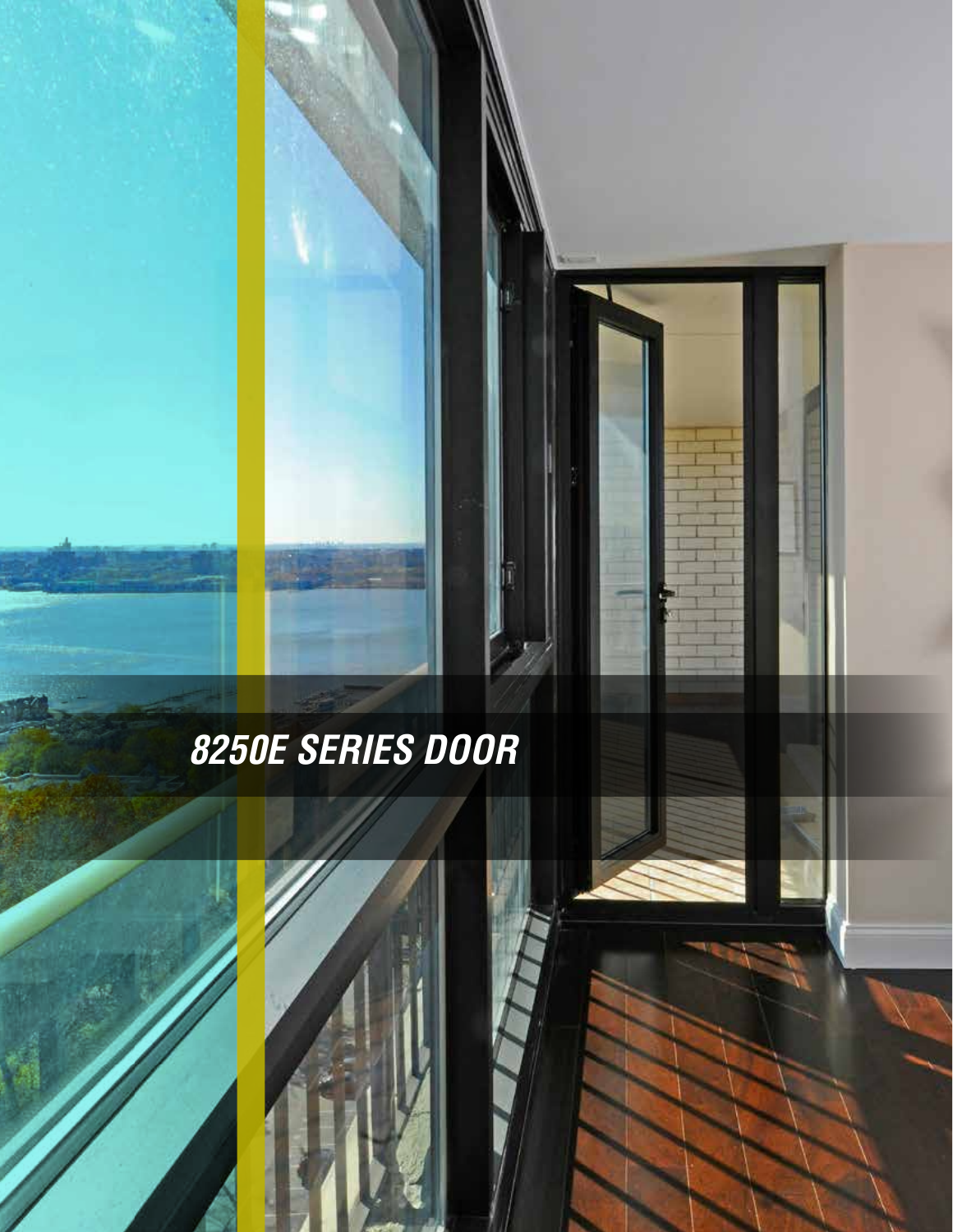### **8250E SERIES** HIGH PERFORMANCE/IMPACT HINGED TERRACE/GARDEN SWING DOOR



Blast

#### **MULTIPLE CONFIGURATIONS AVAILABLE VISIT OUR WEBSITE AT: WWW.ARCADIAINC.COM FOR THE FOLLOWING:**

**Product Specifications (PDF) • Elevations & Plan Details (PDF & DWG) • Product Warranty Information**  (PDF) Maintenance & Cleaning Guidelines (PDF) • Product Installation Manuals (PDF)<br>'





Thermal Door Strut





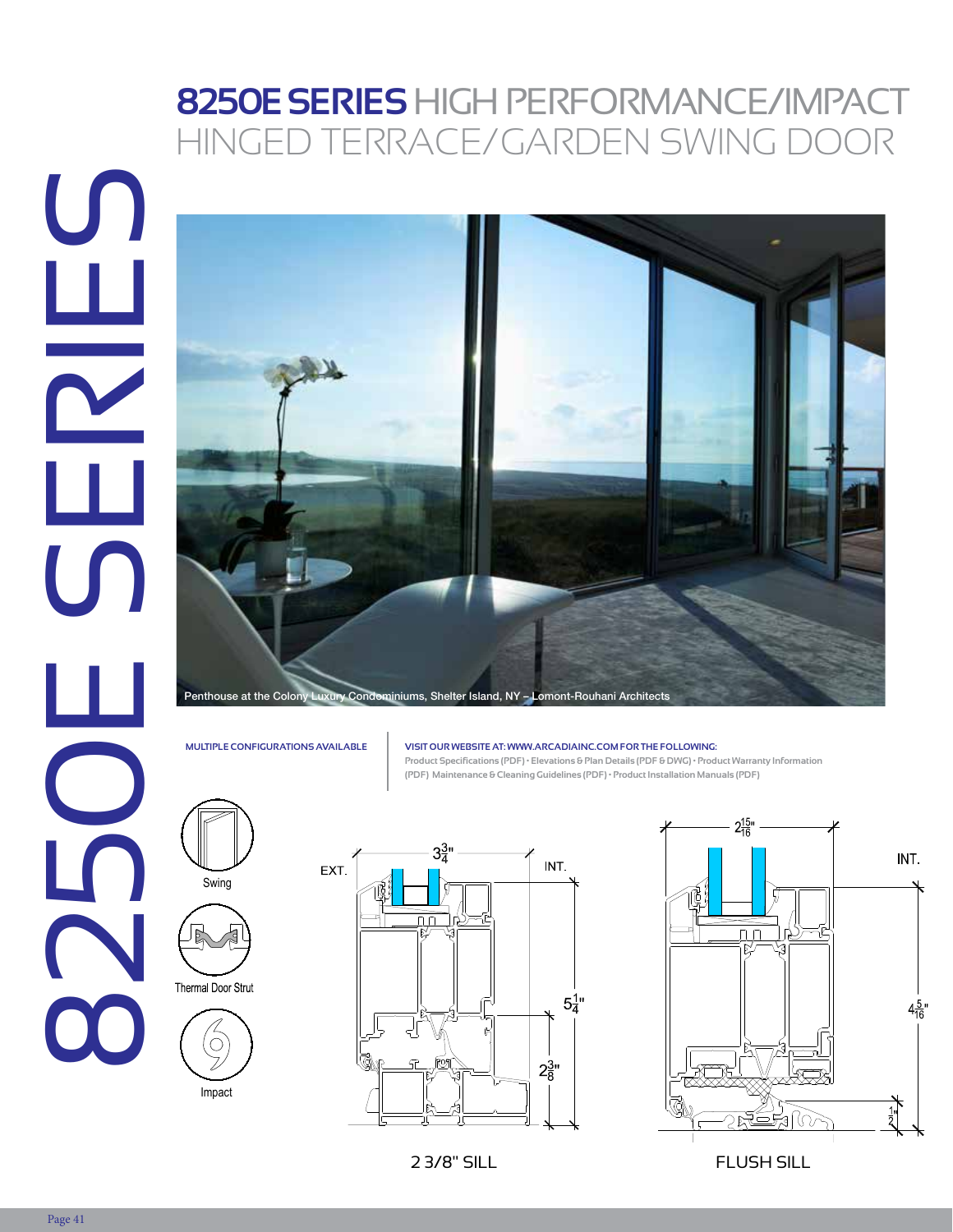## **8250E SERIES** FEATURES AND OPTIONS

- $\bullet$  Available as a standard 2 %" hi-sill (left image below) or flush sill (right image below)
- Tested as a C90 (fixed sidelite), AW 75 (single swing door) or AW70 (double swing door)
- Thermal break technology using an iso strut system tubular design aluminum profiles in combination with 2 continuous glass reinforced polyamide thermostruts reduce thermal conductivity value & improve acoustical performance
- Amesbury integrated 800 Series door handles with interior thumbturn & exterior keyed cylinder - optional (Series 100, 400, 700, 800 handles available in all Amesbury standard brass finish options)
- Amesbury ADA compliant Door Handle with Interior activated extended lock turn optional (available in all Amesbury standard brass finish options)
- Available as a single swing door (inswing or outswing) or double swing French door (inswing or outswing) with optional overhead fixed transoms and/or fixed sidelites
- European influenced door and hardware design
- GU Multi Point (5-point) steel coated with FerGUard Bi-Chromate finish dead bolt and 4 roller locking system - standard
- Amesbury multi point (5-point) stainless steel dead bolt and 4 roller locking system optional
- Interior stainless steel turn knob thumb turn with integrated exterior keyed cylinder standard
- Interior brushed nickel wing design thumbturn with integrated exterior keyed cylinder optional
- Handle sets with integrated rosette back plate available in satin clear, white & black standard
- All dry glazed with EPDM or PVC gasket and glazing tape with glazing stop, 1" or 1  $\frac{1}{6}$ " insulated glass
- Stock finishes dark bronze or satin clear anodized class 1 or Duracron paint white standard
- Duranar or Valspar finish or other anodized finish optional
- $\bullet$  Can be made to meet impact rated hurricane codes optional



**LEEDS CERTIFIED**

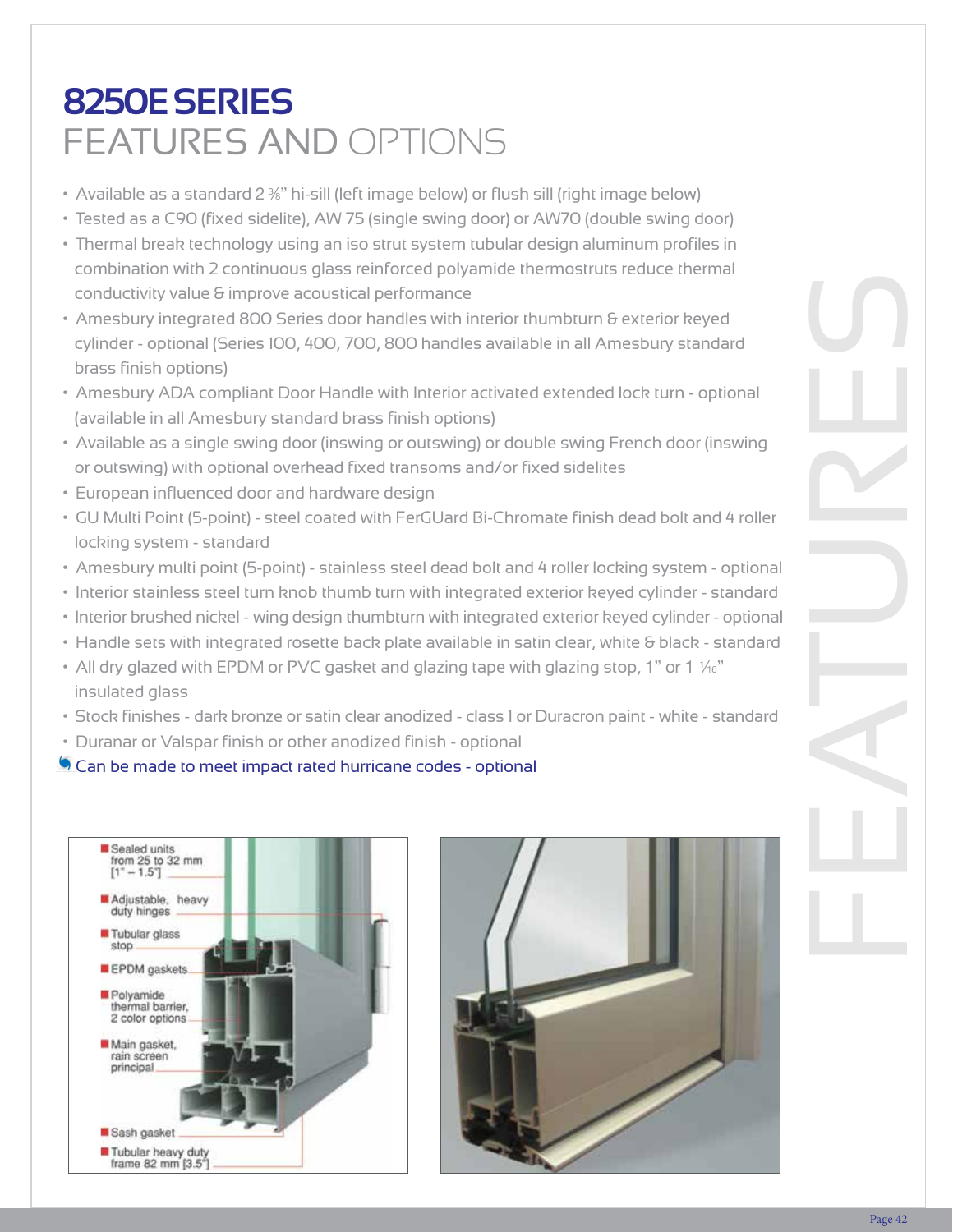### **8250E SERIES** HARDWARE AND OPTIONS



Interior Stainless Steel Knob Thumb Turn & Standard Door Handle (Handle Available in White, Black and Satin) – Standard



Exterior Keyed Stainless Steel Cylinder & Standard Door Handle (Handle Available in White, Black and Satin) – Standard



Angular Handle (Available in White, Black, Satin) – Optional



(1) Amesbury Integrated 800 Series Door Handles with interior Thumb Turn and Exterior Keyed Cylinder



(2) Amesbury ADA Compliant Door Handle with Interior Activated Extended Lock Turn – Optional



(3) Multi Point (5-Point) – Dead Bolt Lock and 4 Roller Locking System



Locking Roller Mechanism for Multi Point Locking Systems – **Standard** 



3-Wing Hinge (Available in White, Black, Satin) – Standard



ADA Flush Sill – Optional



Interior Brushed Nickel Wing Style Thumb Turn – Optional

**8250E SERIES** 

L<br>U

 $\mathbf{L}$